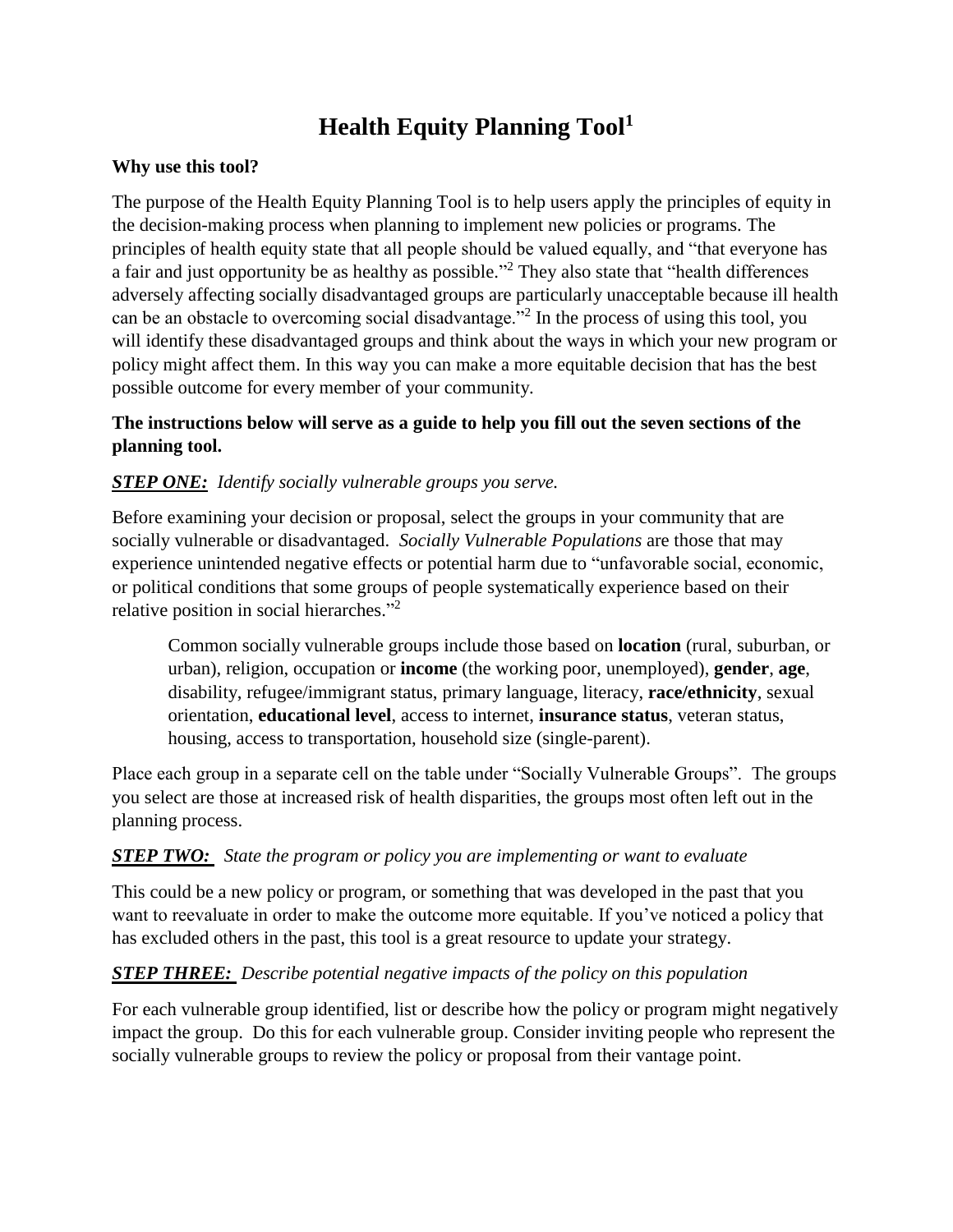## *STEP FOUR: Brainstorm mitigation strategies*

Consider strategies and modifications that may be needed to eliminate any undue burden placed on these groups.

#### *STEP FIVE: What information is still needed?*

Describe information that you now realize you need before making a further decision.

#### *STEP SIX: Monitoring approach*

How will you know whether your policy or program are generating greater burden or negative impact on these vulnerable groups? How will you know whether your mitigation strategies are working?

#### *STEP SEVEN: Decisions*

Rewrite/modify the proposal based on findings from the tool.

### *Definitions and Examples:*

*Health Disparity:* a particular type of health difference that is closely linked with social, economic, and/or environmental disadvantage. Health disparities adversely affect groups of people who have systematically experienced greater obstacles to health based on their racial or ethnic group; religion; socioeconomic status; gender; age; mental health; cognitive, sensory, or physical disability; sexual orientation or gender identity; geographic location; or other characteristics historically linked to discrimination or exclusion.<sup>3</sup>

*Health Equity:* Health equity means that everyone has a fair and just opportunity to be as healthy as possible. This requires removing obstacles to health such as poverty, discrimination, and their consequences, including powerlessness and lack of access to good jobs with fair pay, quality education and housing, safe environments, and health care.<sup>4</sup>

#### References:

<sup>&</sup>lt;sup>1</sup> Adapted from https://jhu.pure.elsevier.com/en/publications/a-process-for-developing-a-telehealth-equitydashboard-at-a-large

<sup>2</sup><https://www.rwjf.org/en/library/research/2017/05/what-is-health-equity-.html>

<sup>3</sup> <https://www.ncbi.nlm.nih.gov/pmc/articles/PMC3222512/>

<sup>4</sup> <https://www.ncbi.nlm.nih.gov/pmc/articles/PMC3222512/>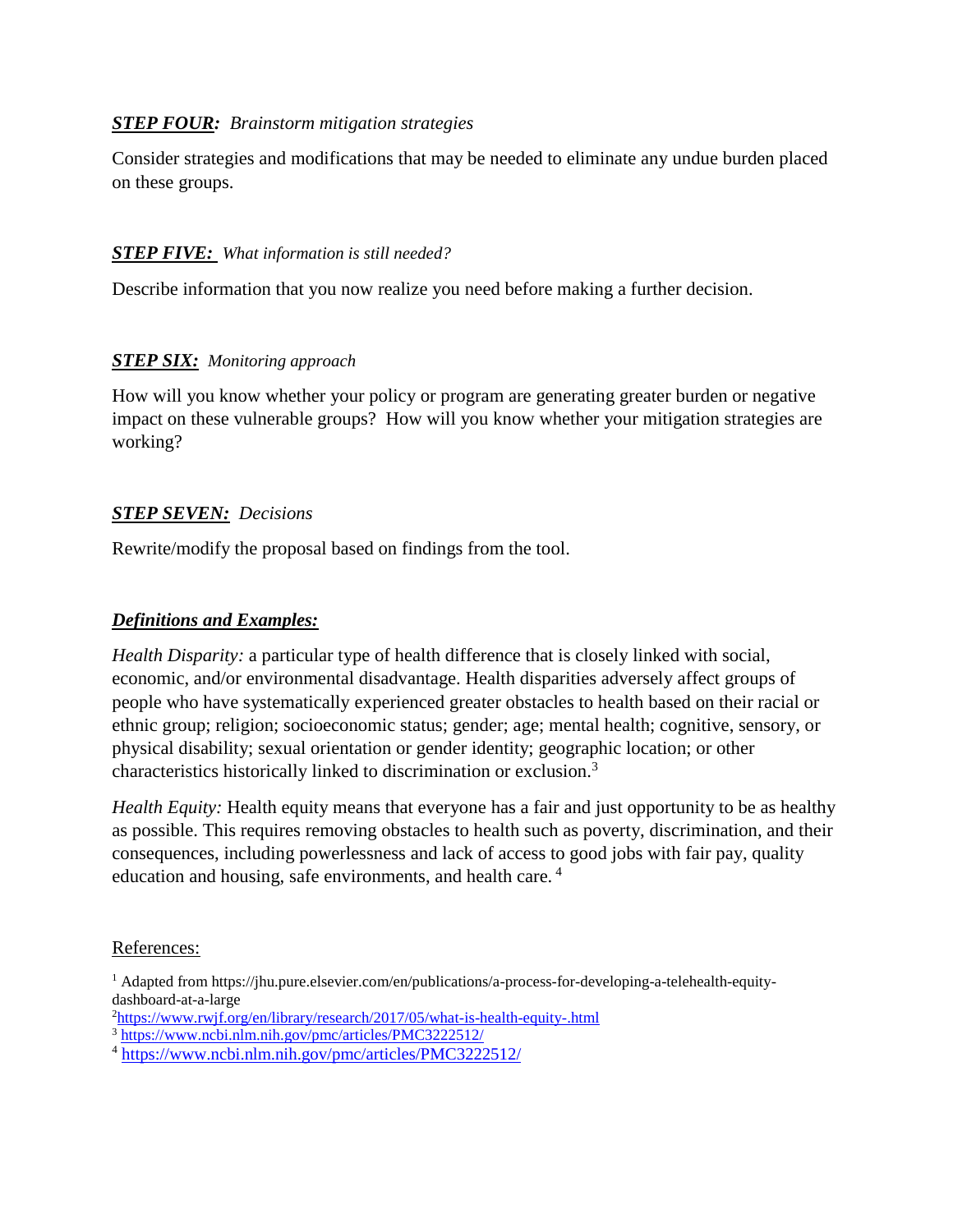## **Health Equity Planning Tool**

| Step 1: List socially vulnerable groups you serve: |                                                                                      | Step 2: List the policy or program you are implanting or evaluating: |                                              |
|----------------------------------------------------|--------------------------------------------------------------------------------------|----------------------------------------------------------------------|----------------------------------------------|
|                                                    |                                                                                      |                                                                      |                                              |
|                                                    |                                                                                      |                                                                      |                                              |
| List socially vulnerable<br>groups (from Step 1):  | Step 3: Describe the potential negative<br>impacts of the policy on this population: | Step 4: Mitigation strategies:                                       | Step 5: What information is still<br>needed? |
|                                                    |                                                                                      |                                                                      |                                              |
|                                                    |                                                                                      |                                                                      |                                              |
|                                                    |                                                                                      |                                                                      |                                              |
|                                                    |                                                                                      |                                                                      |                                              |
|                                                    |                                                                                      |                                                                      |                                              |
|                                                    |                                                                                      |                                                                      |                                              |
|                                                    |                                                                                      |                                                                      |                                              |
|                                                    |                                                                                      |                                                                      |                                              |
|                                                    |                                                                                      |                                                                      |                                              |
|                                                    |                                                                                      |                                                                      |                                              |
|                                                    |                                                                                      |                                                                      |                                              |
|                                                    |                                                                                      |                                                                      |                                              |
|                                                    |                                                                                      |                                                                      |                                              |
|                                                    |                                                                                      |                                                                      |                                              |
|                                                    |                                                                                      |                                                                      |                                              |
|                                                    |                                                                                      |                                                                      |                                              |
|                                                    |                                                                                      |                                                                      |                                              |
|                                                    |                                                                                      |                                                                      |                                              |
|                                                    |                                                                                      |                                                                      |                                              |
| <b>Step 6: Monitoring strategies:</b>              |                                                                                      | Step 7: Decisions:                                                   |                                              |
|                                                    |                                                                                      |                                                                      |                                              |
|                                                    |                                                                                      |                                                                      |                                              |
|                                                    |                                                                                      |                                                                      |                                              |